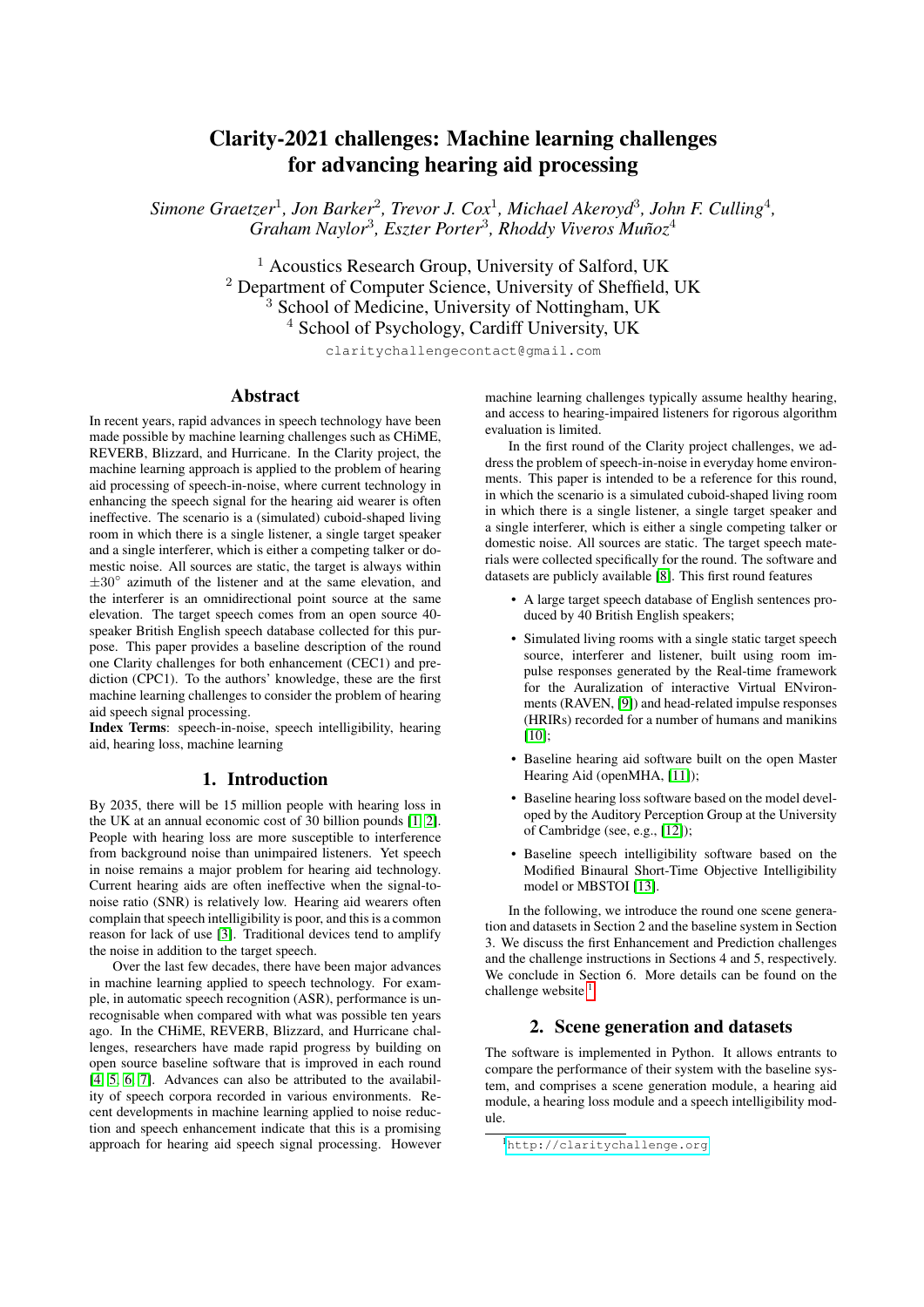Table 1: *Round one Enhancement challenge (CEC1) timeline, where eval refers to the evaluation dataset.*

| <b>Stage</b>                                                                | Date                                                     |
|-----------------------------------------------------------------------------|----------------------------------------------------------|
| $CEC1$ initial release<br>$CEC1$ eval release<br>$CEC1$ submission deadline | $15 - 03 - 2021$<br>$01 - 06 - 2021$<br>$15 - 06 - 2021$ |
| Results announced/Interspeech                                               | $17 - 09 - 2021$                                         |

The scene generation software was used to create 10,000 unique scenes. The sound at the listener or receiver is generated first by convolving the source signals with the Binaural Room Impulse Responses (BRIRs), which are created in RAVEN and draw on HRIRs from the OlHead-HRTF database [\[10\]](#page-4-9). Target and interferer are mixed to obtain a specific speech-weighted better ear SNR at the reference microphone (front). The SNRs for the speech interferer range from 0 to 12 dB, while the SNRs for the noise interferer range from -6 to 6 dB. These ranges were chosen on the basis of pilot testing with 13 unaided hearingimpaired listeners. The reverberated speech and noise signals are then summed. The interferer always precedes the onset of the target by 2 s and follows the offset by 1 s.

#### 2.1. Scenario, room geometry and materials

In the scenes, the listener is either sitting (with a height, *H*, of 1.2 m) or standing  $(H = 1.6 \text{ m})$ , with the sound sources at the same elevation. These heights correspond to the centre of the listener's head and the target speaker's mouth. The target is always placed at a distance of  $\geq 1$  m and within  $\pm 30^{\circ}$  azimuth inclusive (with a step of 7.5 ◦ ) of the front of the listener and at an elevation of  $0^\circ$ . The target is always facing the listener. The interferer can be located in any position except within 1 m of the walls or the listener and is omnidirectional. Both target and interferer are point sources. The room is cuboid in shape.

The dimensions and reverberation times of the room were based on published statistics on British living rooms [\[14\]](#page-4-13). The reverberation time was low to moderate at 0.2 to 0.4 s on average between 125 Hz and 1 kHz. Rooms feature variations in surface absorption to represent doors, windows, curtains, rugs and furniture, combined with scattering coefficient of 0.1. The room dimensions, boundary materials, and the locations of the listener, target and interferer are randomised. The rooms have a length, L, set using a uniform probability distribution pseudorandom number generator with  $3 \le L(m) \le 8$  and a height set using a Gaussian distribution with a mean of 2.7 m and standard deviation of 0.8 m. The area is set using a Gaussian distribution with mean 17.7  $m^2$  and standard deviation of 5.5  $m^2$ .

One of the walls of the room is randomly selected for the location of the door. The door can be at any position with the constraint that it is at least 0.2 m from any corner of the room. A window is placed on one of the other three walls. The window can be at any position on the wall but is at  $H = 1.9$  m and at 0.4 m from any corner. The curtains are simulated to the side of the window. For larger rooms, a second window and curtains are simulated following a similar method. A sofa is simulated at a random position as a layer on the wall and the floor. A rug is simulated at a random location on the floor.

The listener is positioned within the room using a uniform probability distribution for the  $x$  and  $y$  coordinates. There are constraints to ensure that the receiver is not within 1 m of the wall. The listener is positioned so as to be roughly fac-

ing the target talker (*i.e.*, within  $\pm 30^\circ$  azimuth inclusive where angle = 7.5n where n is an integer and  $|n| \leq 4$ ). The target talker has a speech directivity pattern, while the interferer is a single point source radiating speech or non-speech noise omnidirectionally. Both target and interferer are randomly placed within the room with a uniform distribution except not within 1 m of the walls or receiver, and are at the same elevation as the receiver.

#### 2.2. Head-related impulse responses

HRIRs were drawn from the OlHead-HRTF database [\[10\]](#page-4-9). Measurements made close to the ear drum (ED) and via a behind-the-ear (BTE) hearing aid form factor were used. The BTE model was equipped with three miniature microphones (front, middle and rear) with a distance between microphones of approximately 7.6 mm: front-mid 0.0076 m and mid-rear 0.0073 m. In the horizontal plane there is a uniform resolution of  $7.5^\circ$ .

#### 2.3. Target speech database

The target speech materials were collected specifically for the first round: 10,000 unique sentences recorded by 40 British English speakers. These sentences were selected from the British National Corpus (XML edition, 2007, [\[15\]](#page-4-14)) of (mainly) written text materials, including novels, pamphlets, etc., but excluding poetry. These sentences contain 7-10 words, all with a word frequency of at least one in the Kucera and Francis (1967) [\[16\]](#page-4-15) database, and hand checked for acceptable grammar and vocabulary by the authors. The sentences were recorded in home studios (due to COVID-19) by forty voice actors from a radio production company, reading 250 sentences each. Semi-automated segmentation was performed using Google Speech-to-Text API with Python and unix shell scripts [\[17\]](#page-4-16). Segmented recordings were equalised in active speech level [\[18\]](#page-4-17). The database is publicly available [\[8\]](#page-4-7).

#### 2.4. Interferer databases

The types of interferers included in the databases were informed by a patient discussion group hosted by the University of Nottingham in March 2020. In half of the scenes, a speech interferer is used, while in the other half, the interferer is one of several types of domestic noise sources.

The speech interferer data, which come from the Opensource Multi-speaker Corpora of the English Accents in the British Isles [\[19\]](#page-4-18), includes speakers with a range of UK and Ireland English accents. For each speaker, utterances are concatenated with a short period of silence in between (300 ms in addition to any silence at the beginning and ends of original recordings). The noise interferer data is a collection of samples, mainly from Freesound [\[20\]](#page-4-19), under Creative Commons licences.

#### 2.5. Listener characterisation databases

For the training (*train*) and development (*dev*) datasets, listeners are characterised only by bilateral pure-tone audiograms at the following frequencies: [250, 500, 1000, 2000, 3000, 4000, 6000, 8000] Hz. These audiograms were obtained for people who are not members of the listener panel; hence there is listener independence between the evaluation (*eval*) and noneval datasets. As the baseline hearing loss module may not produce sensible results for hearing losses greater than 80 dB Hearing Level (HL), only listeners who had a hearing loss no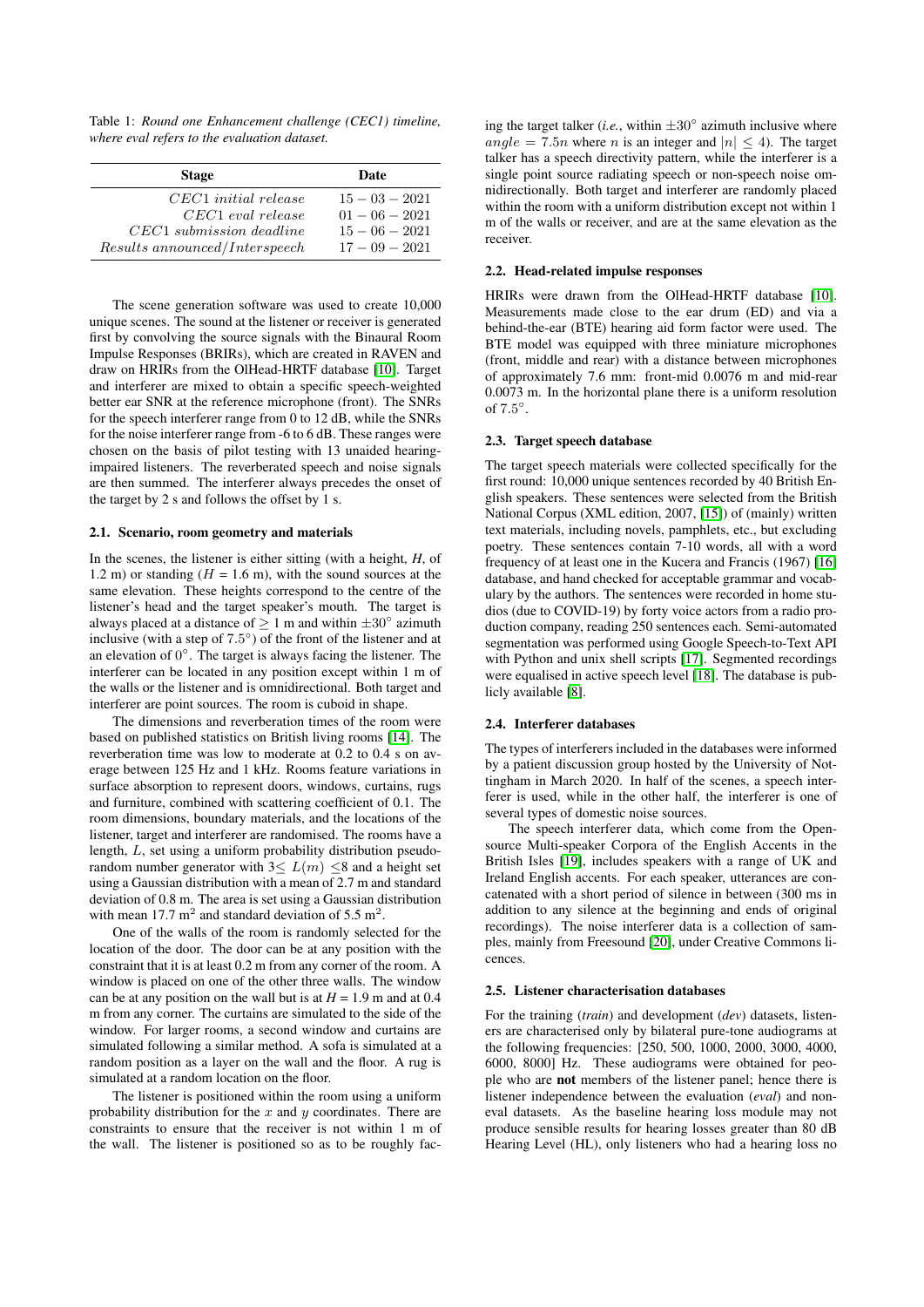greater than 80 dB HL in more than two bands were included  $(N = 83)$ . Any losses greater than 80 dB HL were limited to 80 dB HL. Hearing loss severity, defined according to the Cambridge hearing loss model as the average loss in dB HL between 2 and 8 kHz inclusive, was mild for four listeners (defined as  $15 > HL(dB) > 35$ ), moderate for 26 (defined as 35  $> HL(dB) > 56$ , and severe for 53 ( $HL > 56$  dB).

For the initial, MBSTOI evaluation, additional audiograms were obtained from the same source, and the same rules were applied. For the listening test evaluation, the audiograms are those obtained for the members of the listener panel, which comprises 50 bilateral hearing aid users with symmetric or asymmetric hearing loss. They have an averaged sensorineural hearing loss between 25 and about 60 dB in the better ear. Exclusion criteria included the following: use of any hearing intervention other than acoustic hearing aids, use of a programmable ventriculo-peritoneal (PVP) shunt, diagnosis of Meniere's disease or hyperacusis, and diagnosis of severe tinnitus. Ethical approval was obtained from Nottingham Audiology Services and the National Health Service UK for collection and use of these data (IRAS Project ID: 276060).

#### 2.6. Challenge datasets

Scenes were pseudo-randomly allocated to one of three datasets. The train and dev datasets are 6000 and 2500 scenes in size, respectively. Therefore, the models are trained on 6000 target speech utterances, where half of the scenes include a speech interferer, and half, a non-speech interferer. The eval dataset is 1500 scenes in size. Target speakers are allocated to datasets such that there is an equal representation of female and male talkers. Train and dev datasets included extensive metadata including the ID of the target and interferer, the azimuths of both sources relative to the listener, the positions of the listener and sources, and the offset used to identify the start of the segment of interferer used in the scene. The metadata also included the assignment of scenes to listeners, where for the train and dev sets, each scene is processed for three listeners. Both train and dev datasets were provided when the challenges were launched to be used during system development. Additionally, scene generation code was provided to generate the datasets, and to augment them if desired (however any submission can only be based on the predefined datasets).

The eval dataset was held back for evaluation of the developed systems and was provided shortly before the challenge submission deadline. For the enhancement challenge, participants were required to run their systems on the mixed hearing aid input signals and submit the system outputs to the organisers for evaluation.

### 3. Baseline system

The baseline system - hearing aid, hearing loss and speech intelligibility modules - is provided for optional use by competition entrants.

#### 3.1. Baseline hearing aid module

The intention was to simulate a basic hearing aid without various aspects of signal processing that are common in high-end hearing aids, but tend to be implemented in proprietary forms so cannot be replicated exactly. Most modern devices include both multiband dynamic compression and some sort of directional microphone processing. These devices are typically monaural, with no bilateral wireless link.

The baseline fitting algorithm, the Camfit compressive algorithm [\[21\]](#page-4-20), is used to calculate compression ratios per frequency band where bands have centre frequencies as follows: [177, 297, 500, 841, 1414, 2378, 4000, 6727] Hz. A one-toone input-output ratio is used below the compression thresholds in each band. The compression thresholds are determined according to the levels in each frequency band of speech with a standard long-term average spectrum and an overall level of 45 dB SPL, *i.e.*, speech that is just audible for a normal hearing listener, where speech produced with a normal vocal effort has an overall level of 60  $L_{A,eq}$  at 1 m [\[22,](#page-4-21) [23\]](#page-4-22).

The baseline hearing aid involves a configuration of the openMHA system for a simple Behind The Ear (BTE) model with front and rear microphones with distances of 0.0149 m between them (determined by the HRIRs). This configuration of openMHA includes multiband dynamic compression via the *dc* plugin and directional processing - non-adaptive differential processing - via the *adm* plugin with no additional noise reduction or bilateral link. The aim of the compression component is to compensate for the listener's hearing loss (raised auditory thresholds) and to fit the output level into the listener's dynamic range. The aim of the directional processing is to improve the signal-to-noise ratio and, in particular, to attenuate sources in the rear hemisphere of the listener (in this case, using a hypercardioid polar pattern). The plugin combines the signal from two omnidirectional microphones on each hearing aid: in this case the front and rear microphones [\[24\]](#page-4-23). In the first round, the baseline does not simulate the direct path.

#### 3.2. Baseline hearing loss module

The baseline hearing loss module is a Python translation of the MATLAB model developed by Moore, Stone and other members of the Auditory Perception Group at the University of Cambridge (see, e.g., [\[12\]](#page-4-11)). It uses a gammatone filterbank model of the auditory system and simulates four main aspects of hearing loss: decreased audibility (the raising of auditory thresholds), reduced dynamic range (loudness recruitment), and the loss of temporal and frequency resolution (frequency selectivity). For people with a hearing impairment, the auditory thresholds are increased while the loudness discomfort threshold remains at the same level; hence the dynamic range is reduced. The loss of frequency selectivity reduces the ability to discriminate between sounds at different frequencies, and is due to loss of cochlea hair cell sensitivity. Signals are attenuated in each frequency band according to the listener's audiogram to simulate the raising of auditory thresholds. The loudness recruitment filterbank comprises 28 filters with two times broadening. Frequency smearing is performed according to the severity of the hearing loss as defined in section 2.5. The higher the degree of smearing, the higher the level of noise between signal components.

#### 3.3. Baseline speech intelligibility module

The baseline speech intelligibility module is MBSTOI [\[13\]](#page-4-12), which is a binaural speech intelligibility metric based on the Short-Time Objective Intelligibility metric (STOI) [\[25\]](#page-4-24), and is translated from MATLAB into Python. Both MBSTOI and STOI are invasive metrics that require both the clean speech reference and the processed or degraded signal. STOI-based approaches are suitable for non-linear processing, such as clipping, and do not require access to the noise separately. To date, most of the published literature applying MBSTOI to the hearing aid context concerns beamforming approaches to noise reduction. The findings indicate that binaural versions of STOI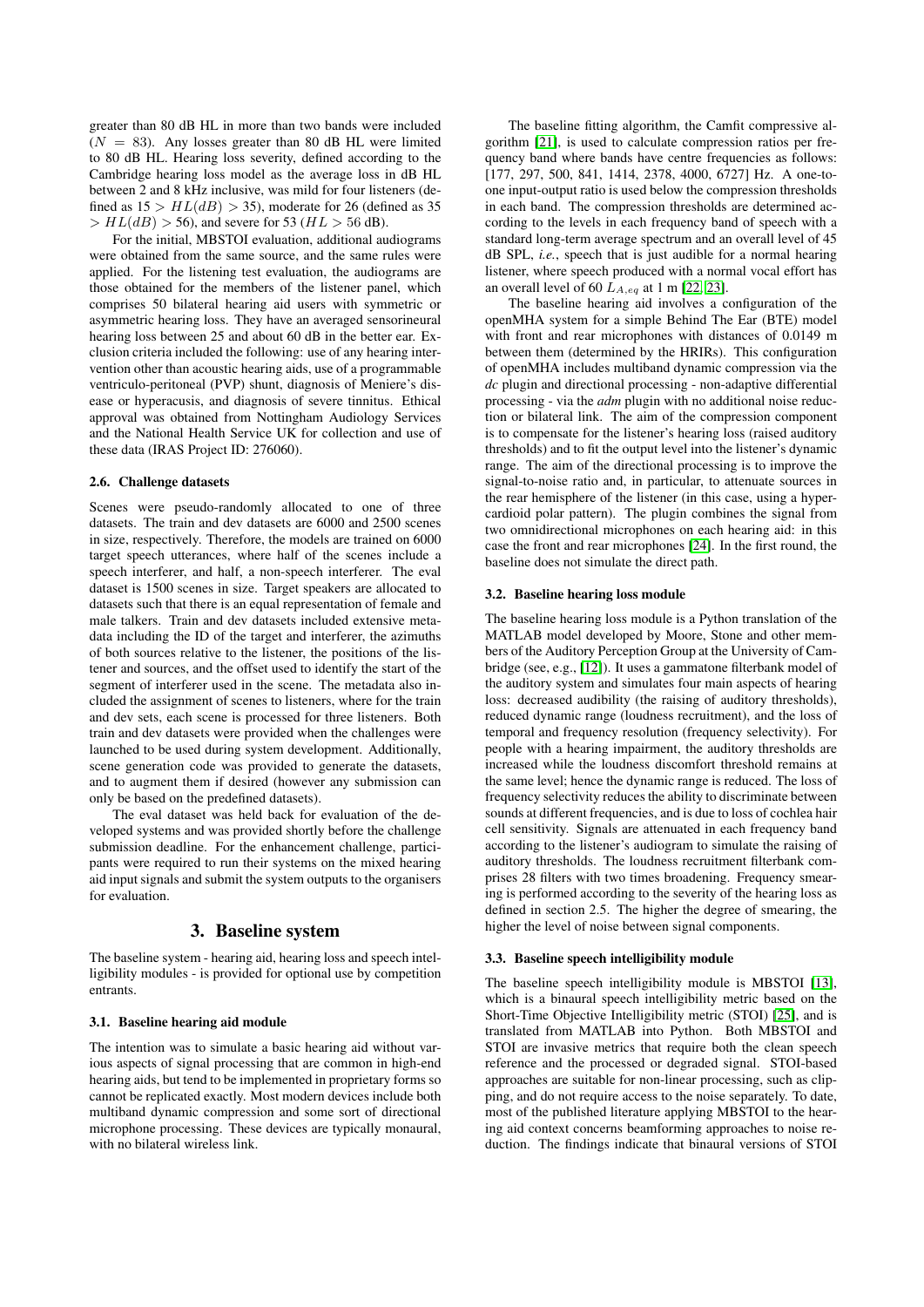perform well in evaluating the effects of these processes on intelligibility with or without additive noise and reverberation (e.g., [\[26\]](#page-4-25)).

MBSTOI downsamples the input signals to 10 kHz, and analyses the signals with a short-time Discrete Fourier Transform (386 ms), with parameter values as in the case of STOI. The DFT coefficients from the left ear and the right ear are combined using an Equalisation-Cancellation (EC) stage. This stage models the binaural advantage obtained by having two ears in situations where there is spatial separation between target and interferer. Independent noise sources, referred to as jitter, are added to the grid search over interaural time and level differences to align any interferer or distortion components to limit performance to be consistent with human performance. The combined DFT coefficients are used to compute power envelopes in one-third octave bands. These envelopes are arranged in vectors or regions of  $N = 30$  samples. Intermediate correlation coefficients are then calculated per band and time frame (over the N sample region). In the better ear stage, intermediate correlation coefficients are calculated similarly, but per ear. For each band and frame/region, the maximal intermediate correlation coefficients are chosen from the EC and better ear stage outputs. The final MBSTOI measure,  $d$ , is obtained by averaging the intermediate correlation coefficients across time and frequency. See [\[13\]](#page-4-12) for more detail.

# 4. Enhancement challenge

In the enhancement challenge (CEC1), the task is to replace the baseline hearing aid algorithm with an algorithm that improves the speech intelligibility of the mixture signals for the listeners relative to baseline. To ensure that the number of entries to be evaluated by the listener panel is not too large, an initial ranking on the basis of MBSTOI scores over the eval dataset will be performed to identify the most promising candidates. Ultimately, entries will be ranked according to measured intelligibility scores from the listener panel over the eval dataset.

#### 4.1. Challenge rules

A set of challenge "rules" were provided to participants. The rules were designed to keep systems close to the application scenario, to avoid unintended overfitting, and to make systems directly comparable. Algorithms were required to be causal; the output at time *t* must not use any information from input samples more than 5 ms into the future (*i.e.*, any information from input samples  $> t + 5$  ms). Entrants were required to submit their processed signals in addition to a technical document describing the system/model and any external data and pre-existing tools, software and models used. All parameters were to be tuned using only the provided train and dev datasets, and systems were to be run (ideally only once) on the eval dataset using parameter settings identified on the basis of dev dataset results. The rules are intended to allow some freedom to build systems that would be implementable in a hearing aid with the necessary computing power, even if these systems are not currently feasible.

#### 4.2. Baseline system results

Baseline system performance as MBSTOI  $d$  by SNR (dB) for the dev set is shown in Figure 1, where the interconnected points indicate the means and the points with low opacity indicate the variability in the data according to, for example, speech material, listener hearing loss, distances between the listener and



Figure 1: *MBSTOI by SNR (dB) per interferer type.*

the target and interferer, room volume, and separation angle. The mean and median  $d$  are 0.41. For the most part, there is a positive monotonic relationship between MBSTOI and SNR, as anticipated. For the two interferer types, there is a weak to moderate positive correlation between MBSTOI and SNR (speech:  $\tau = 0.35, p < 0.001$ ; noise:  $\tau = 0.49, p < 0.001$ ) and a weak negative correlation between MBSTOI and target-listener distance ( $\tau$  = -0.13,  $p < 0.001$ ). That is, as the SNR becomes more favourable, or the distance between the target speaker and listener reduces, MBSTOI increases, as would be anticipated.

# 5. Prediction challenge

In the prediction challenge (CPC1), the task is to replace the hearing loss and/or speech intelligibility models in the pipeline. The listening tests for CEC1 will provide the data for CPC1; *i.e.*, the outcomes of CEC1 will facilitate the improvement of prediction models. The proposed CPC1 launch date is October 2021. The baseline models are those described in sections 3.2 and 3.3. The models submitted may be a single speech intelligibility model that can account for the behaviour of both healthy hearing and hearing-impaired listeners, or two separate models for hearing loss and speech intelligibility. Ranking of entries will be determined by prediction accuracy over the eval dataset.

### 6. Conclusions

The first round of the Clarity challenges aims to produce improved hearing aid algorithms for speech signal processing. The scenario is a (simulated) cuboid-shaped living room in which there is a single listener and two static sources: a single target speaker, and a single interferer, where the interferer is a competing talker or domestic noise. The first enhancement challenge, CEC1, involves developing hearing aid models that improve on the baseline, while the first prediction challenge, CPC1, involves improving on the baseline speech intelligibility prediction model(s). The submitted CEC1 systems and results will be presented at the Clarity-2021 workshop in September, 2021.

## 7. Acknowledgements

This research is funded by the UK's Engineering and Physical Sciences Council under grants EP/S031448/1, EP/S031308/1, EP/S031324/1 and EP/S030298/1. We are grateful to Amazon, the Hearing Industry Research Consortium, the Royal National Institute for the Deaf (RNID), and Honda for their support.